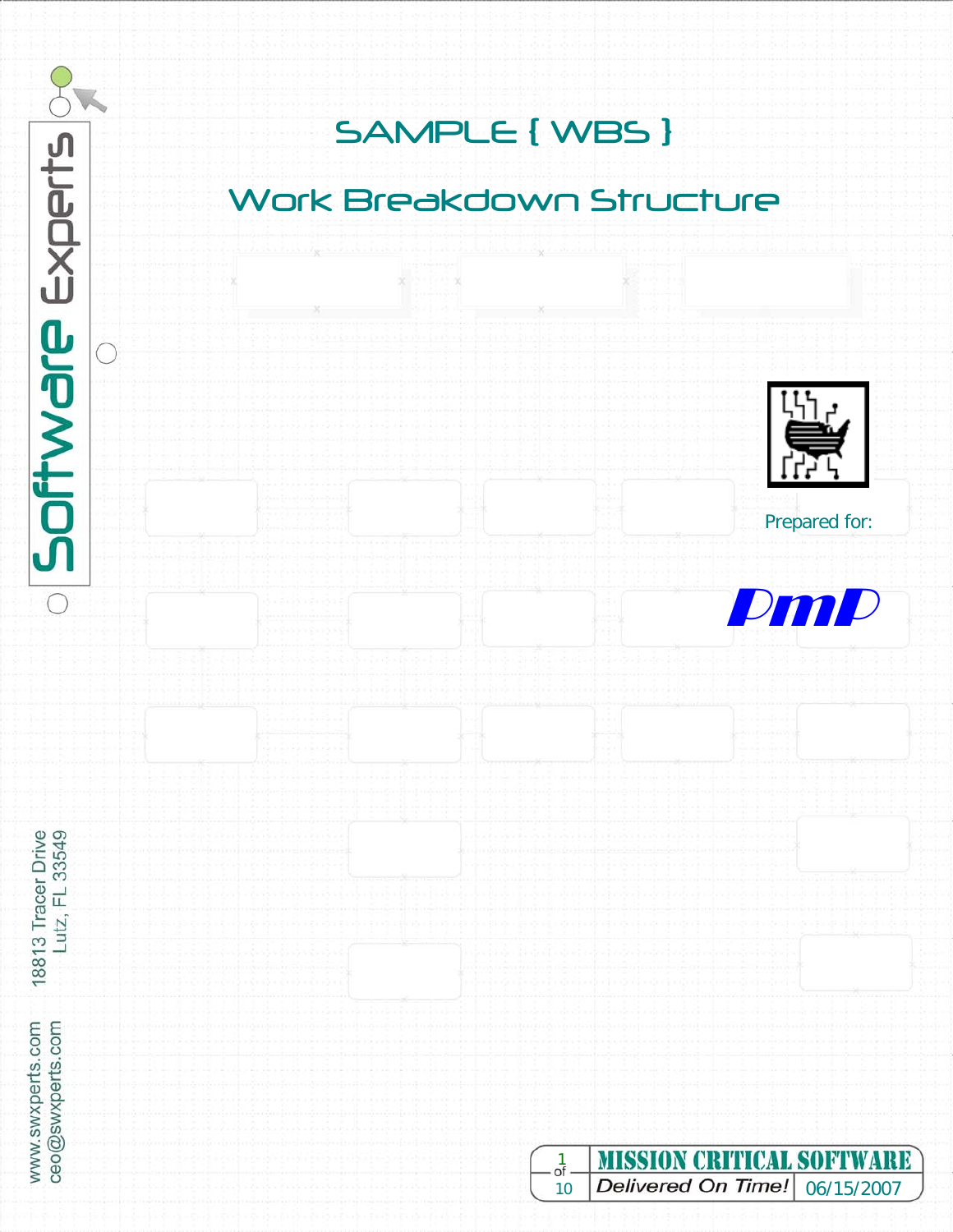| ID<br>O                                           | <b>Task Name</b>                                   | Cost                   | Duration | Start                     | Finish           | Predec |
|---------------------------------------------------|----------------------------------------------------|------------------------|----------|---------------------------|------------------|--------|
| $\mathbf 0$                                       | WBS [PMP - phase 1]                                | \$25,020.00            | 87 days  | Mon 7/30/07               | Tue 11/27/07     |        |
| $\mathbf{1}$                                      | <b>Milestones</b>                                  | \$0.00                 | 82 days  | Fri 8/3/07                | Tue 11/27/07     |        |
| $\overline{2}$                                    | <b>Clarified SRS</b>                               | \$0.00                 | 0 hrs    | Fri 8/3/07                | Fri 8/3/07 10    |        |
| 3                                                 | Instant Messager                                   | \$0.00                 | 0 days   | Thu 9/20/07               | Thu 9/20/07 64   |        |
| 4                                                 | Clinic Module                                      | \$0.00                 | 0 days   | Thu 9/27/07               | Thu 9/27/07 51   |        |
| 5                                                 | Inventory                                          | \$0.00                 | 0 days   | Thu 10/25/07              | Thu 10/25/07 58  |        |
| 6                                                 | Administation                                      | \$0.00                 | 0 days   | Tue 10/30/07              | Tue 10/30/07 72  |        |
| $\overline{7}$                                    | <b>Beta Version</b>                                | \$0.00                 | 0 days   | Fri 11/9/07               | Fri 11/9/07 75   |        |
| 8                                                 | Release                                            | \$0.00                 | 0 days   | Tue 11/27/07              | Tue 11/27/07 73  |        |
| 9                                                 | Elaboration                                        | \$720.00               | 5 days   | Mon 7/30/07               | Fri 8/3/07       |        |
| 10                                                | <b>Requirements Clarification</b>                  | \$720.00               | 5 days   | Mon 7/30/07               | Fri 8/3/07       |        |
| 11                                                | Implementation                                     | \$17,424.00            | 62 days  | Mon 8/6/07                | Tue 10/30/07 10  |        |
| 12                                                | Server-side development                            | \$9,936.00             | 49 days  | Mon 8/6/07                | Thu 10/11/07     |        |
| 13                                                | <b>Business Services</b>                           | \$4,896.00             | 49 days  | Mon 8/6/07                | Thu 10/11/07     |        |
| 14                                                | <b>Clinic Management</b>                           | \$1.440.00             | 10 days  | Mon 8/6/07                | Fri 8/17/07      |        |
| 15                                                | Clinic Management                                  | \$288.00               | 2 days   | Tue 8/14/07               | Wed 8/15/07      |        |
| 16                                                | Offices Management (including rooms<br>management) | \$288.00               | 2 days   | Thu 8/16/07               | Fri 8/17/07      |        |
| 17                                                | Clinic/office holidays Schedule                    | \$432.00               | 3 days   | Mon 8/6/07                | Wed 8/8/07       |        |
| $\overline{18}$                                   | Doctors vacations and working hours<br>schedule    | \$432.00               | 3 days   | Thu 8/9/07                | Mon 8/13/07      |        |
| $\overline{19}$                                   | <b>Inventory Management</b>                        | \$1,872.00             | 13 days  | Mon 8/20/07               | Wed 9/5/07 14    |        |
| $\overline{20}$                                   | <b>Suppliers Management</b>                        | \$288.00               | 2 days   | Tue 9/4/07                | Wed 9/5/07       |        |
| $\overline{21}$                                   | <b>Inventory Items Management</b>                  | \$432.00               | 3 days   | Mon 8/27/07               | Wed 8/29/07      |        |
| 22                                                | <b>Prescriptions Management</b>                    | \$432.00               | 3 days   | Thu 8/30/07               | Mon 9/3/07       |        |
| $\overline{23}$                                   | Delivery Management                                | \$720.00               | 5 days   | Mon 8/20/07               | Fri 8/24/07      |        |
| 24                                                | <b>Appointment Module Improvements</b>             | \$1,152.00             | 8 days   | Fri 9/28/07               | Tue 10/9/07   19 |        |
| 25                                                | "Double Booked" checking                           | \$144.00               | 1 day    | Thu 10/4/07               | Thu 10/4/07      |        |
| $\overline{26}$                                   | Time Slots for appointments types<br>management    | \$144.00               | 1 day    | Fri 10/5/07               | Fri 10/5/07      |        |
| 27                                                | Private appointments                               | \$288.00               | 2 days   | Fri 9/28/07               | Mon 10/1/07      |        |
| $\overline{28}$                                   | Appointments Filtering by Office                   | \$144.00               | 1 day    | Mon 10/8/07               | Mon 10/8/07      |        |
| $\overline{29}$                                   | <b>Multiple Attendees</b>                          | \$288.00               | 2 days   | Tue 10/2/07               | Wed 10/3/07      |        |
|                                                   |                                                    |                        |          |                           |                  |        |
|                                                   | Task                                               | Milestone              |          | <b>External Tasks</b>     |                  |        |
| Project: WBS [PMP - phase 1]<br>Date: Thu 9/20/07 | Split                                              | Summary                |          | <b>External Milestone</b> |                  |        |
|                                                   | Progress                                           | <b>Project Summary</b> |          | Deadline                  | ひ                |        |
|                                                   |                                                    | Page 1                 |          |                           |                  |        |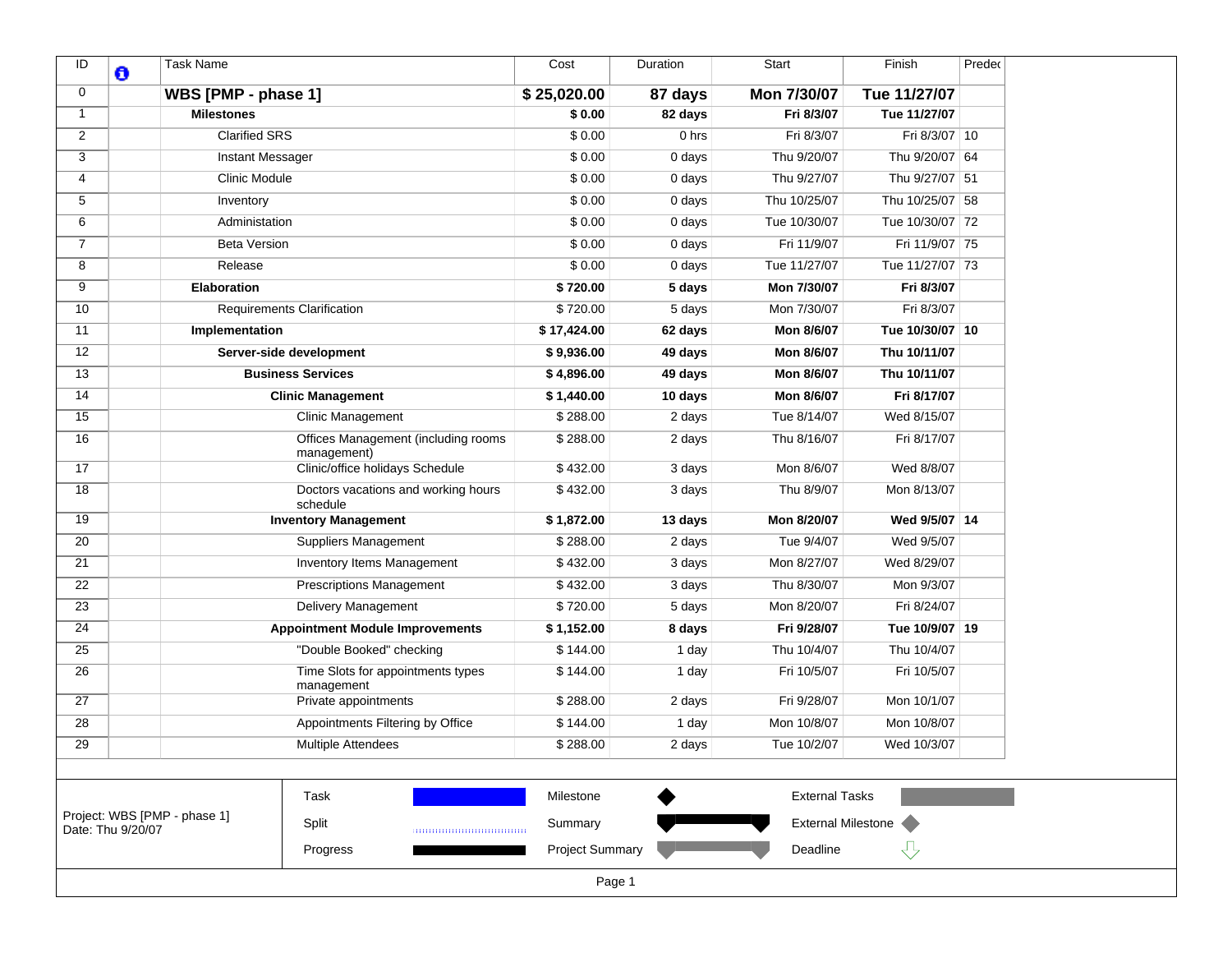| ID<br>O           | <b>Task Name</b>             |                                                 |                                | Cost                   | Duration            | Start                     | Finish              | Predec |
|-------------------|------------------------------|-------------------------------------------------|--------------------------------|------------------------|---------------------|---------------------------|---------------------|--------|
| 30                |                              | Appointment Book Sharing                        |                                | \$144.00               | 1 day               | Tue 10/9/07               | Tue 10/9/07         |        |
| 31                |                              | <b>Patient Module Improvements</b>              |                                | \$144.00               | 1 day               | Wed 10/10/07              | Wed 10/10/07 24     |        |
| 32                |                              | Copy profile                                    |                                | \$144.00               | 1 day               | Wed 10/10/07              | Wed 10/10/07        |        |
| 33                |                              | Rooms & Resources                               |                                | \$288.00               | 2 days              | Wed 10/10/07              | Thu 10/11/07        |        |
| 34                |                              | <b>Auxiliary Services</b>                       |                                | \$5,040.00             | 39 days             | Mon 8/6/07                | Thu 9/27/07         |        |
| 35                |                              | <b>Email Engine</b>                             |                                | \$432.00               | 3 days              | Thu 9/6/07                | Mon 9/10/07 19      |        |
| $\overline{36}$   |                              | <b>Notification Subsystem</b>                   |                                | \$1,872.00             | 13 days             | Tue 9/11/07               | Thu 9/27/07 35      |        |
| $\overline{37}$   |                              | Notification Service                            |                                | \$432.00               | 3 days              | Tue 9/11/07               | Thu 9/13/07         |        |
| $\overline{38}$   |                              | Notifications about objects state<br>changes    |                                | \$432.00               | 3 days              | Fri 9/14/07               | Tue 9/18/07         |        |
| 39                |                              | Notifications about user's actions              |                                | \$432.00               | 3 days              | Wed 9/19/07               | Fri 9/21/07         |        |
| 40                |                              | Time based notifications                        |                                | \$288.00               | 2 days              | Mon 9/24/07               | Tue 9/25/07         |        |
| 41                |                              | Integration with Appointments                   |                                | \$288.00               | 2 days              | Wed 9/26/07               | Thu 9/27/07         |        |
| 42                |                              | <b>Instant Messager</b>                         |                                | \$2,736.00             | 19 days             | Mon 8/6/07                | Thu 8/30/07         |        |
| 43                |                              | <b>Messaging Service</b>                        |                                | \$720.00               | 5 days              | Mon 8/6/07                | Fri 8/10/07         |        |
| 44                |                              | Contact List (with groups and<br>statuses)      |                                | \$288.00               | 2 days              | Mon 8/20/07               | Tue 8/21/07         |        |
| 45                |                              | Message History management                      |                                | \$288.00               | 2 days              | Wed 8/22/07               | Thu 8/23/07         |        |
| 46                |                              | Broadcast messaging                             |                                | \$720.00               | 5 days              | Mon 8/13/07               | Fri 8/17/07         |        |
| 47                |                              | Pre-defined messages                            |                                | \$144.00               | 1 day               | Thu 8/30/07               | Thu 8/30/07         |        |
| 48                |                              | Settings and Preferences                        |                                | \$288.00               | $\overline{2}$ days | Fri 8/24/07               | Mon 8/27/07         |        |
| 49                |                              | Integration with Appointments                   |                                | \$288.00               | 2 days              | Tue 8/28/07               | Wed 8/29/07         |        |
| 50                |                              | <b>Client-side development</b>                  |                                | \$7,488.00             | 52 days             | Mon 8/20/07               | Tue 10/30/07        |        |
| 51                |                              | <b>Clinic Management</b>                        |                                | \$2,160.00             | 29 days             | Mon 8/20/07               | Thu 9/27/07 14      |        |
| 52                |                              | Clinic & Officess                               |                                | \$432.00               | 3 days              | Fri 9/21/07               | Tue 9/25/07         |        |
| 53                |                              | Clinic/office holidays schedule                 |                                | \$720.00               | 5 days              | Mon 8/20/07               | Fri 8/24/07         |        |
| 54                |                              | Doctors vacations and working hours<br>schedule |                                | \$720.00               | 5 days              | Mon 8/27/07               | Fri 8/31/07         |        |
| 55                |                              | Integration with Appointments Module            |                                | \$288.00               | 2 days              | Wed 9/26/07               | Thu 9/27/07         |        |
| 56                |                              | <b>Notification</b>                             |                                | \$288.00               | 2 days              | Fri 9/28/07               | Mon 10/1/07 64,36   |        |
| 57                |                              | Notification Popup Window                       |                                | \$288.00               | 2 days              | Fri 9/28/07               | Mon 10/1/07 36      |        |
| 58                |                              | <b>Inventory Management</b>                     |                                | \$1,872.00             | 18 days             | Tue 10/2/07               | Thu 10/25/07 64,19, |        |
| 59                |                              | Suppliers management                            |                                | \$288.00               | 2 days              | Wed 10/24/07              | Thu 10/25/07        |        |
|                   |                              |                                                 |                                |                        |                     |                           |                     |        |
|                   |                              | Task                                            |                                | Milestone              |                     | <b>External Tasks</b>     |                     |        |
| Date: Thu 9/20/07 | Project: WBS [PMP - phase 1] | Split                                           | ,,,,,,,,,,,,,,,,,,,,,,,,,,,,,, | Summary                |                     | <b>External Milestone</b> |                     |        |
|                   |                              | Progress                                        |                                | <b>Project Summary</b> |                     | Deadline                  |                     |        |
|                   |                              |                                                 |                                | Page 2                 |                     |                           |                     |        |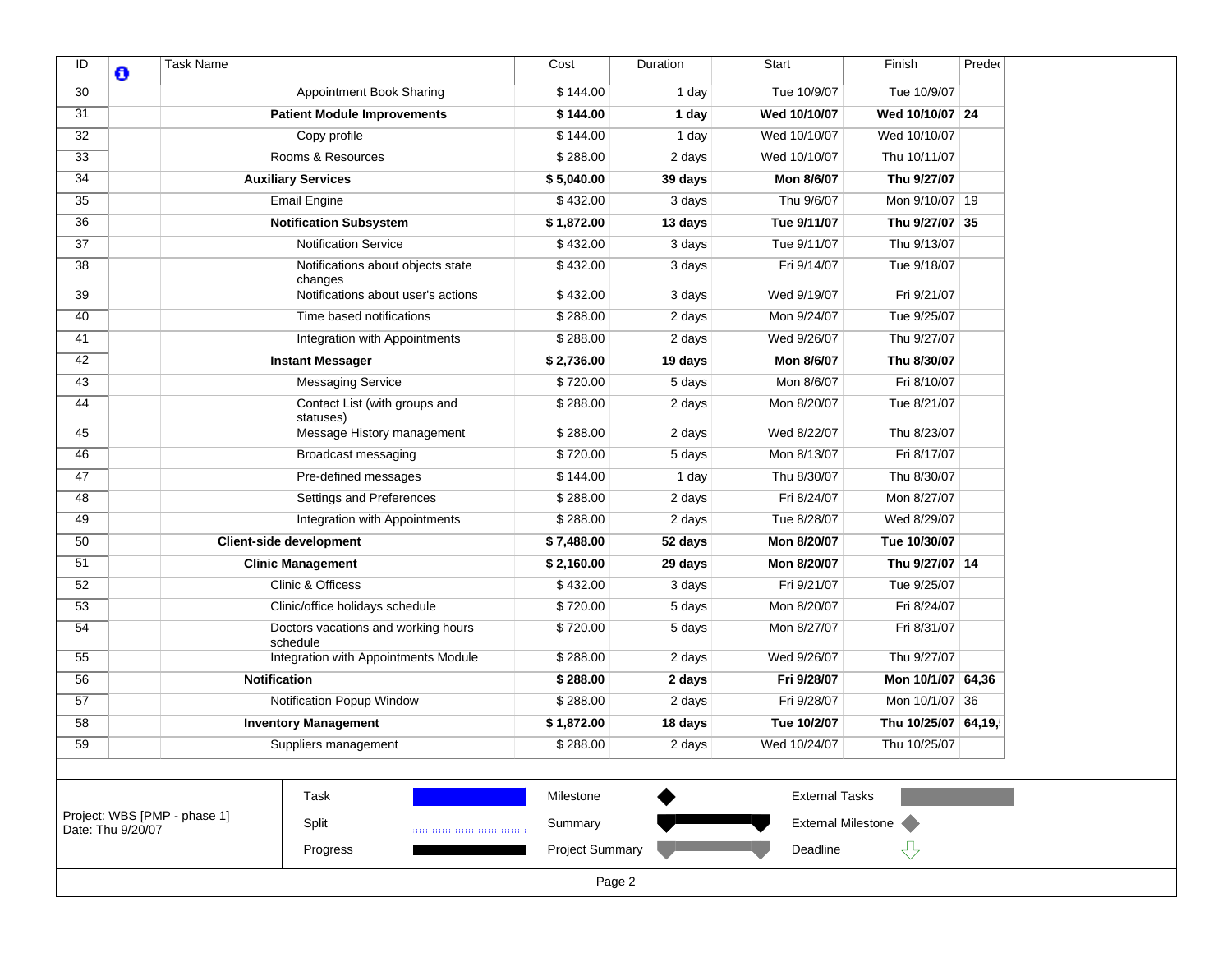| 60<br><b>Inventory Items Management</b><br>\$432.00<br>Thu 10/4/07<br>Mon 10/8/07<br>3 days<br>Tue 10/9/07<br>Thu 10/11/07<br>61<br><b>Prescriptions Management</b><br>\$432.00<br>3 days<br>Delivery Management<br>\$432.00<br>Fri 10/19/07<br>Tue 10/23/07<br>62<br>3 days<br>Search Function<br>Wed 10/3/07<br>63<br>\$288.00<br>2 days<br>Tue 10/2/07<br>64<br><b>Instant Messager</b><br>Mon 9/3/07<br>Thu 9/20/07 42<br>\$2,016.00<br>14 days<br><b>Contact List View</b><br>Tue 9/11/07<br>65<br>\$288.00<br>2 days<br>Wed 9/12/07<br>Message Text Dialog<br>66<br>\$432.00<br>3 days<br>Mon 9/3/07<br>Wed 9/5/07<br>67<br>Incomming Message Notification<br>Thu 9/6/07<br>\$432.00<br>3 days<br>Mon 9/10/07<br>68<br>History View, Save to File<br>\$288.00<br>2 days<br>Thu 9/13/07<br>Fri 9/14/07<br>69<br>Manage Preferences and Settings<br>Mon 9/17/07<br>\$288.00<br>2 days<br>Tue 9/18/07<br>70<br>Integration with Appointments<br>\$288.00<br>Wed 9/19/07<br>Thu 9/20/07<br>2 days<br>71<br>Appointment Module Improvements<br>\$720.00<br>5 days<br>Fri 10/12/07<br>Thu 10/18/07 63,24<br>72<br>Administration<br>\$432.00<br>3 days<br>Fri 10/26/07<br>Tue 10/30/07 51,56,<br>$\overline{73}$<br>QA, Stabilizing<br>Mon 10/15/07<br>Tue 11/27/07<br>\$3,744.00<br>32 days<br>$\overline{74}$<br>\$2,160.00<br>QA - Alpha Testing<br>15 days<br>Mon 10/15/07<br>Fri 11/2/07 11FF+<br>75<br><b>Stabilizing &amp; Improvements</b><br>\$720.00<br>Mon 11/5/07<br>Fri 11/9/07 74<br>5 days<br>$\overline{76}$<br>QA - Beta Testing<br>\$864.00<br>Mon 11/12/07<br>12 days<br>Tue 11/27/07 75<br>77<br>Project Management<br>\$3,132.00<br>87 days<br>Mon 7/30/07<br>Tue 11/27/07<br>Task<br><b>External Tasks</b><br>Milestone<br>Project: WBS [PMP - phase 1]<br><b>External Milestone</b><br>Split<br>Summary<br>Date: Thu 9/20/07<br><b>Project Summary</b><br>Deadline<br>Progress | ID | $\bullet$ | <b>Task Name</b> |  | Cost | Duration | Start | Finish | Preded |
|-------------------------------------------------------------------------------------------------------------------------------------------------------------------------------------------------------------------------------------------------------------------------------------------------------------------------------------------------------------------------------------------------------------------------------------------------------------------------------------------------------------------------------------------------------------------------------------------------------------------------------------------------------------------------------------------------------------------------------------------------------------------------------------------------------------------------------------------------------------------------------------------------------------------------------------------------------------------------------------------------------------------------------------------------------------------------------------------------------------------------------------------------------------------------------------------------------------------------------------------------------------------------------------------------------------------------------------------------------------------------------------------------------------------------------------------------------------------------------------------------------------------------------------------------------------------------------------------------------------------------------------------------------------------------------------------------------------------------------------------------------------------------------------------------------------------------------------------------------------------------------------------------------|----|-----------|------------------|--|------|----------|-------|--------|--------|
|                                                                                                                                                                                                                                                                                                                                                                                                                                                                                                                                                                                                                                                                                                                                                                                                                                                                                                                                                                                                                                                                                                                                                                                                                                                                                                                                                                                                                                                                                                                                                                                                                                                                                                                                                                                                                                                                                                       |    |           |                  |  |      |          |       |        |        |
|                                                                                                                                                                                                                                                                                                                                                                                                                                                                                                                                                                                                                                                                                                                                                                                                                                                                                                                                                                                                                                                                                                                                                                                                                                                                                                                                                                                                                                                                                                                                                                                                                                                                                                                                                                                                                                                                                                       |    |           |                  |  |      |          |       |        |        |
|                                                                                                                                                                                                                                                                                                                                                                                                                                                                                                                                                                                                                                                                                                                                                                                                                                                                                                                                                                                                                                                                                                                                                                                                                                                                                                                                                                                                                                                                                                                                                                                                                                                                                                                                                                                                                                                                                                       |    |           |                  |  |      |          |       |        |        |
|                                                                                                                                                                                                                                                                                                                                                                                                                                                                                                                                                                                                                                                                                                                                                                                                                                                                                                                                                                                                                                                                                                                                                                                                                                                                                                                                                                                                                                                                                                                                                                                                                                                                                                                                                                                                                                                                                                       |    |           |                  |  |      |          |       |        |        |
|                                                                                                                                                                                                                                                                                                                                                                                                                                                                                                                                                                                                                                                                                                                                                                                                                                                                                                                                                                                                                                                                                                                                                                                                                                                                                                                                                                                                                                                                                                                                                                                                                                                                                                                                                                                                                                                                                                       |    |           |                  |  |      |          |       |        |        |
|                                                                                                                                                                                                                                                                                                                                                                                                                                                                                                                                                                                                                                                                                                                                                                                                                                                                                                                                                                                                                                                                                                                                                                                                                                                                                                                                                                                                                                                                                                                                                                                                                                                                                                                                                                                                                                                                                                       |    |           |                  |  |      |          |       |        |        |
|                                                                                                                                                                                                                                                                                                                                                                                                                                                                                                                                                                                                                                                                                                                                                                                                                                                                                                                                                                                                                                                                                                                                                                                                                                                                                                                                                                                                                                                                                                                                                                                                                                                                                                                                                                                                                                                                                                       |    |           |                  |  |      |          |       |        |        |
|                                                                                                                                                                                                                                                                                                                                                                                                                                                                                                                                                                                                                                                                                                                                                                                                                                                                                                                                                                                                                                                                                                                                                                                                                                                                                                                                                                                                                                                                                                                                                                                                                                                                                                                                                                                                                                                                                                       |    |           |                  |  |      |          |       |        |        |
|                                                                                                                                                                                                                                                                                                                                                                                                                                                                                                                                                                                                                                                                                                                                                                                                                                                                                                                                                                                                                                                                                                                                                                                                                                                                                                                                                                                                                                                                                                                                                                                                                                                                                                                                                                                                                                                                                                       |    |           |                  |  |      |          |       |        |        |
|                                                                                                                                                                                                                                                                                                                                                                                                                                                                                                                                                                                                                                                                                                                                                                                                                                                                                                                                                                                                                                                                                                                                                                                                                                                                                                                                                                                                                                                                                                                                                                                                                                                                                                                                                                                                                                                                                                       |    |           |                  |  |      |          |       |        |        |
|                                                                                                                                                                                                                                                                                                                                                                                                                                                                                                                                                                                                                                                                                                                                                                                                                                                                                                                                                                                                                                                                                                                                                                                                                                                                                                                                                                                                                                                                                                                                                                                                                                                                                                                                                                                                                                                                                                       |    |           |                  |  |      |          |       |        |        |
|                                                                                                                                                                                                                                                                                                                                                                                                                                                                                                                                                                                                                                                                                                                                                                                                                                                                                                                                                                                                                                                                                                                                                                                                                                                                                                                                                                                                                                                                                                                                                                                                                                                                                                                                                                                                                                                                                                       |    |           |                  |  |      |          |       |        |        |
|                                                                                                                                                                                                                                                                                                                                                                                                                                                                                                                                                                                                                                                                                                                                                                                                                                                                                                                                                                                                                                                                                                                                                                                                                                                                                                                                                                                                                                                                                                                                                                                                                                                                                                                                                                                                                                                                                                       |    |           |                  |  |      |          |       |        |        |
|                                                                                                                                                                                                                                                                                                                                                                                                                                                                                                                                                                                                                                                                                                                                                                                                                                                                                                                                                                                                                                                                                                                                                                                                                                                                                                                                                                                                                                                                                                                                                                                                                                                                                                                                                                                                                                                                                                       |    |           |                  |  |      |          |       |        |        |
|                                                                                                                                                                                                                                                                                                                                                                                                                                                                                                                                                                                                                                                                                                                                                                                                                                                                                                                                                                                                                                                                                                                                                                                                                                                                                                                                                                                                                                                                                                                                                                                                                                                                                                                                                                                                                                                                                                       |    |           |                  |  |      |          |       |        |        |
|                                                                                                                                                                                                                                                                                                                                                                                                                                                                                                                                                                                                                                                                                                                                                                                                                                                                                                                                                                                                                                                                                                                                                                                                                                                                                                                                                                                                                                                                                                                                                                                                                                                                                                                                                                                                                                                                                                       |    |           |                  |  |      |          |       |        |        |
|                                                                                                                                                                                                                                                                                                                                                                                                                                                                                                                                                                                                                                                                                                                                                                                                                                                                                                                                                                                                                                                                                                                                                                                                                                                                                                                                                                                                                                                                                                                                                                                                                                                                                                                                                                                                                                                                                                       |    |           |                  |  |      |          |       |        |        |
|                                                                                                                                                                                                                                                                                                                                                                                                                                                                                                                                                                                                                                                                                                                                                                                                                                                                                                                                                                                                                                                                                                                                                                                                                                                                                                                                                                                                                                                                                                                                                                                                                                                                                                                                                                                                                                                                                                       |    |           |                  |  |      |          |       |        |        |
|                                                                                                                                                                                                                                                                                                                                                                                                                                                                                                                                                                                                                                                                                                                                                                                                                                                                                                                                                                                                                                                                                                                                                                                                                                                                                                                                                                                                                                                                                                                                                                                                                                                                                                                                                                                                                                                                                                       |    |           |                  |  |      |          |       |        |        |
|                                                                                                                                                                                                                                                                                                                                                                                                                                                                                                                                                                                                                                                                                                                                                                                                                                                                                                                                                                                                                                                                                                                                                                                                                                                                                                                                                                                                                                                                                                                                                                                                                                                                                                                                                                                                                                                                                                       |    |           |                  |  |      |          |       |        |        |
|                                                                                                                                                                                                                                                                                                                                                                                                                                                                                                                                                                                                                                                                                                                                                                                                                                                                                                                                                                                                                                                                                                                                                                                                                                                                                                                                                                                                                                                                                                                                                                                                                                                                                                                                                                                                                                                                                                       |    |           |                  |  |      |          |       |        |        |
|                                                                                                                                                                                                                                                                                                                                                                                                                                                                                                                                                                                                                                                                                                                                                                                                                                                                                                                                                                                                                                                                                                                                                                                                                                                                                                                                                                                                                                                                                                                                                                                                                                                                                                                                                                                                                                                                                                       |    |           |                  |  |      |          |       |        |        |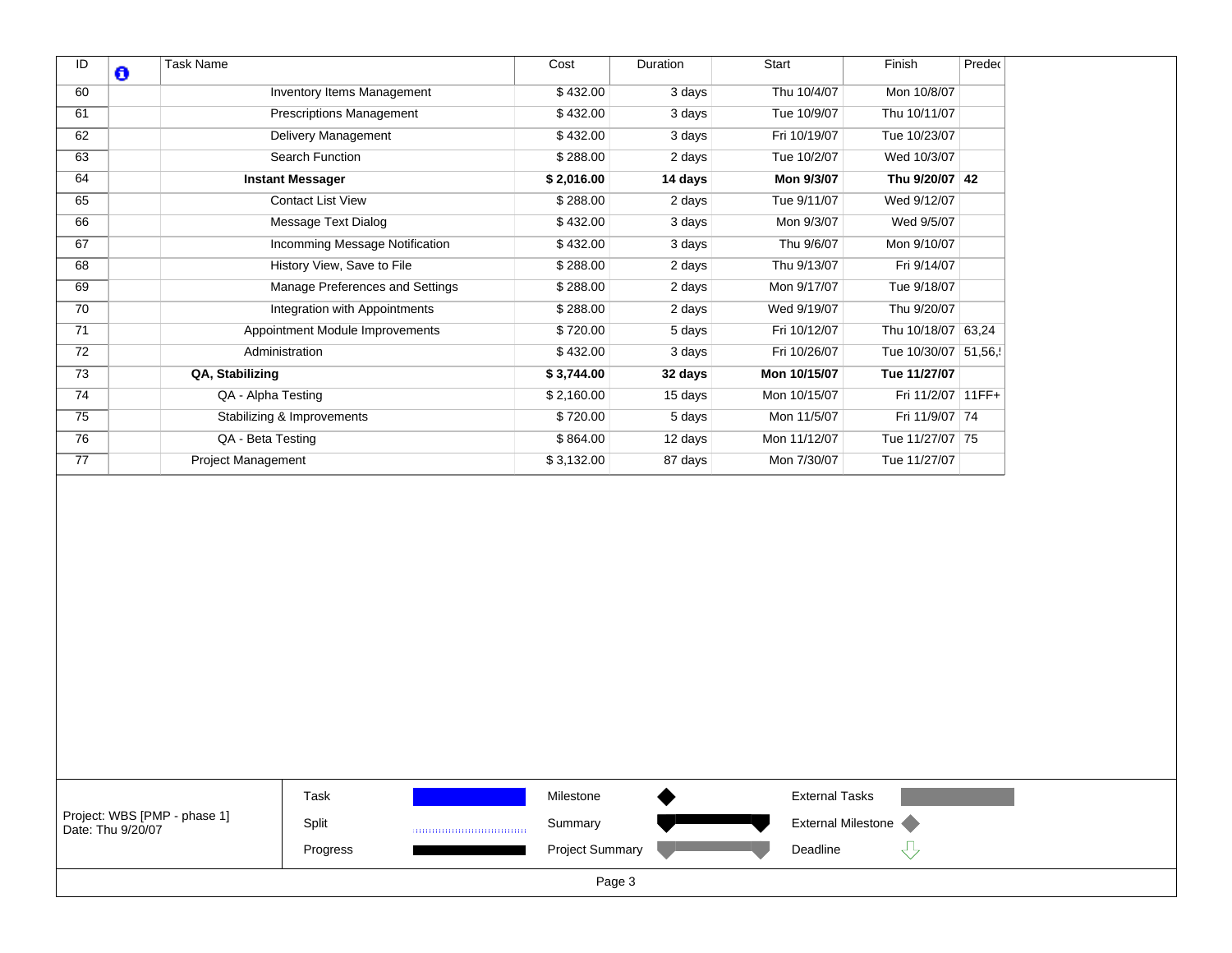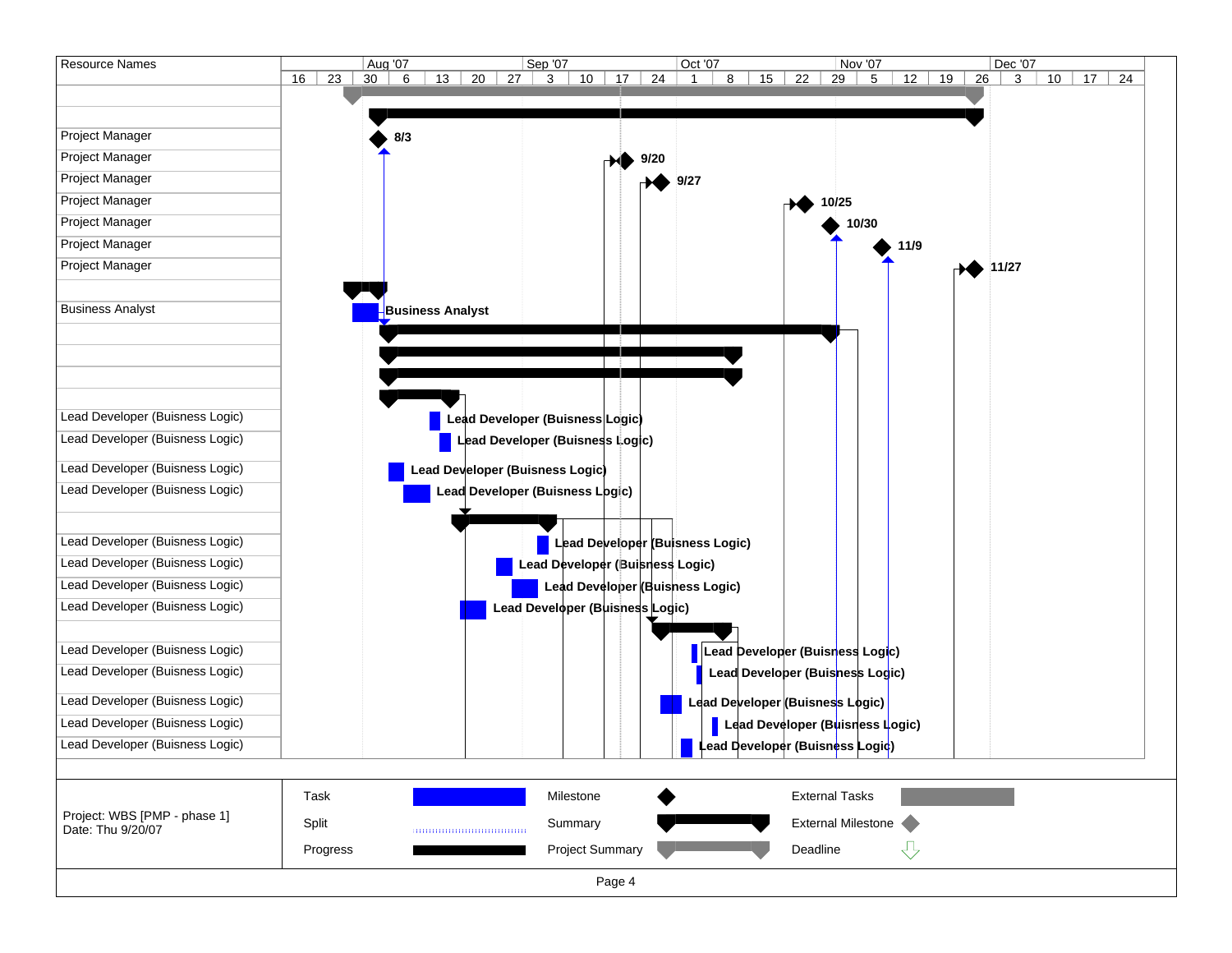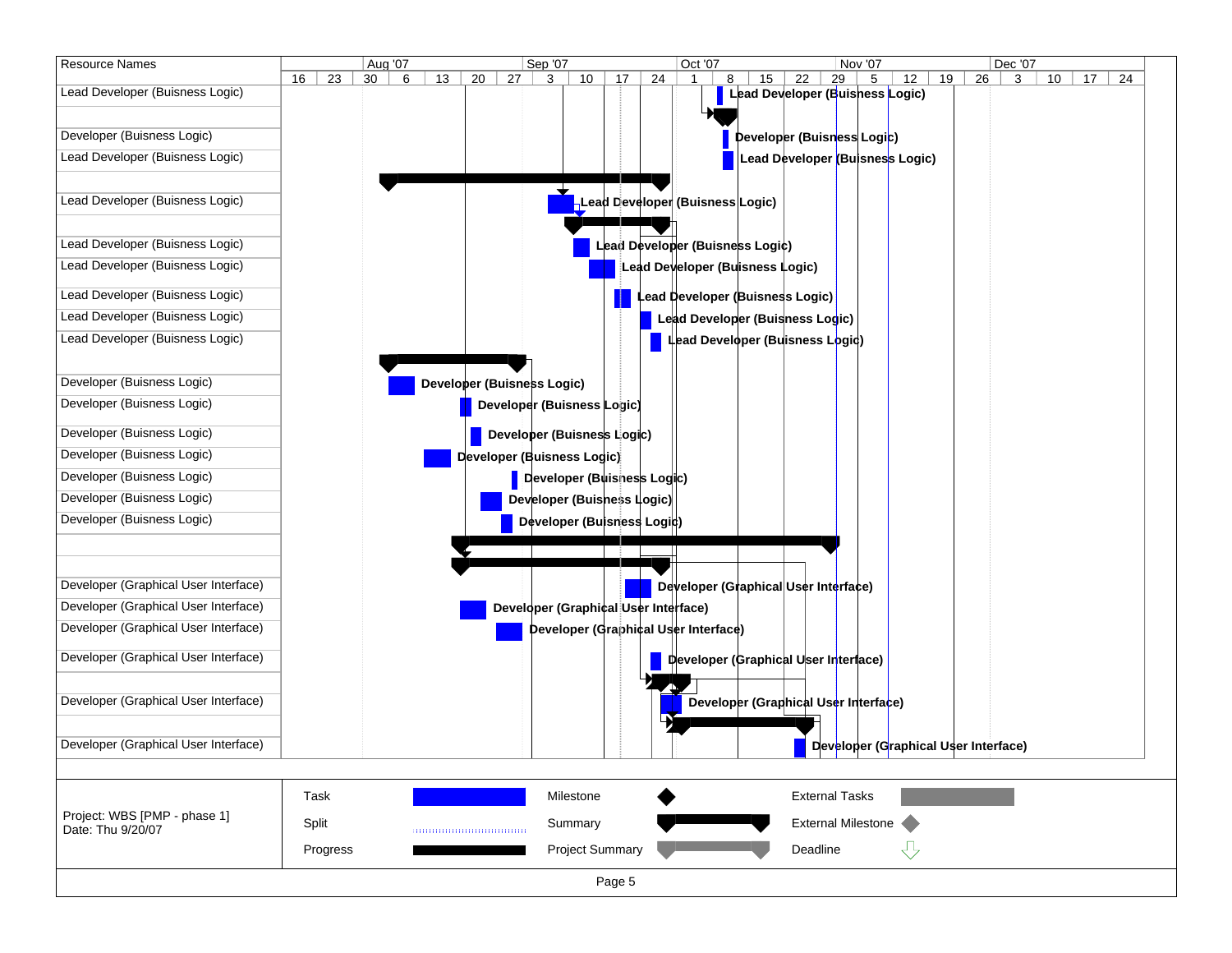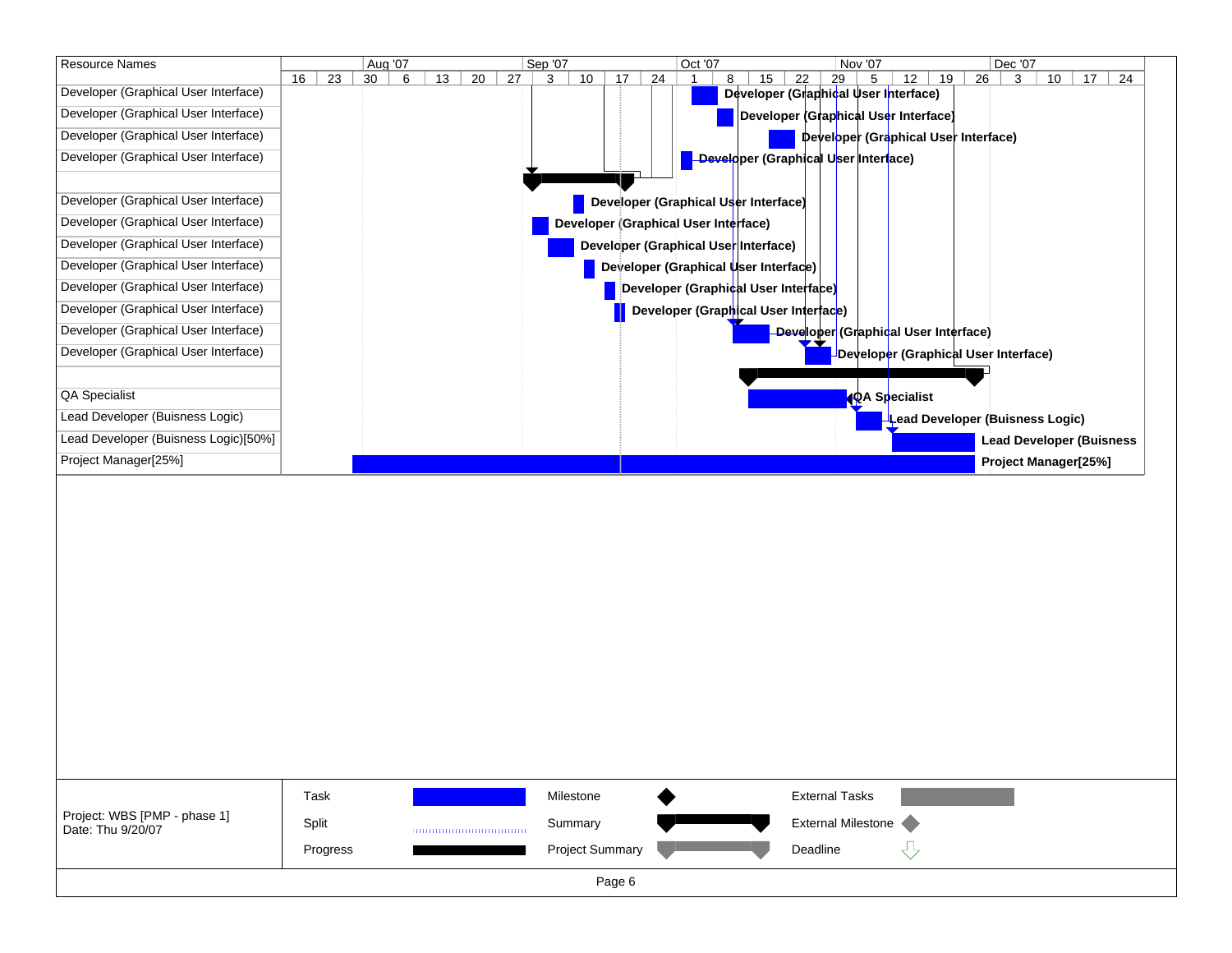| $\sqrt{\tan 0.08}$                                |        | Feb'08                        |                                                    | Mar '08 |         |  | Apr '08 |                    |  | May '08                           |            |                       | Jun '08            |                          |                    |  | Jul '08     |  |         |  | A               |
|---------------------------------------------------|--------|-------------------------------|----------------------------------------------------|---------|---------|--|---------|--------------------|--|-----------------------------------|------------|-----------------------|--------------------|--------------------------|--------------------|--|-------------|--|---------|--|-----------------|
| $31 \mid 7$                                       |        |                               | 14   21   28   4   11   18   25   3   10   17   24 |         |         |  |         | $31$   7   14   21 |  | $\overline{28}$<br>$\overline{5}$ | $12$ 19 26 |                       | $\overline{2}$   9 |                          | $\overline{16}$ 23 |  | $30 \mid 7$ |  | $14$ 21 |  | $\overline{28}$ |
|                                                   |        |                               |                                                    |         |         |  |         |                    |  |                                   |            |                       |                    |                          |                    |  |             |  |         |  |                 |
|                                                   |        |                               |                                                    |         |         |  |         |                    |  |                                   |            |                       |                    |                          |                    |  |             |  |         |  |                 |
|                                                   |        |                               |                                                    |         |         |  |         |                    |  |                                   |            |                       |                    |                          |                    |  |             |  |         |  |                 |
|                                                   |        |                               |                                                    |         |         |  |         |                    |  |                                   |            |                       |                    |                          |                    |  |             |  |         |  |                 |
|                                                   |        |                               |                                                    |         |         |  |         |                    |  |                                   |            |                       |                    |                          |                    |  |             |  |         |  |                 |
|                                                   |        |                               |                                                    |         |         |  |         |                    |  |                                   |            |                       |                    |                          |                    |  |             |  |         |  |                 |
|                                                   |        |                               |                                                    |         |         |  |         |                    |  |                                   |            |                       |                    |                          |                    |  |             |  |         |  |                 |
|                                                   |        |                               |                                                    |         |         |  |         |                    |  |                                   |            |                       |                    |                          |                    |  |             |  |         |  |                 |
|                                                   |        |                               |                                                    |         |         |  |         |                    |  |                                   |            |                       |                    |                          |                    |  |             |  |         |  |                 |
|                                                   |        |                               |                                                    |         |         |  |         |                    |  |                                   |            |                       |                    |                          |                    |  |             |  |         |  |                 |
|                                                   |        |                               |                                                    |         |         |  |         |                    |  |                                   |            |                       |                    |                          |                    |  |             |  |         |  |                 |
|                                                   |        |                               |                                                    |         |         |  |         |                    |  |                                   |            |                       |                    |                          |                    |  |             |  |         |  |                 |
|                                                   |        |                               |                                                    |         |         |  |         |                    |  |                                   |            |                       |                    |                          |                    |  |             |  |         |  |                 |
|                                                   |        |                               |                                                    |         |         |  |         |                    |  |                                   |            |                       |                    |                          |                    |  |             |  |         |  |                 |
|                                                   |        |                               |                                                    |         |         |  |         |                    |  |                                   |            |                       |                    |                          |                    |  |             |  |         |  |                 |
|                                                   |        |                               |                                                    |         |         |  |         |                    |  |                                   |            |                       |                    |                          |                    |  |             |  |         |  |                 |
|                                                   |        |                               |                                                    |         |         |  |         |                    |  |                                   |            |                       |                    |                          |                    |  |             |  |         |  |                 |
|                                                   |        |                               |                                                    |         |         |  |         |                    |  |                                   |            |                       |                    |                          |                    |  |             |  |         |  |                 |
|                                                   |        |                               |                                                    |         |         |  |         |                    |  |                                   |            |                       |                    |                          |                    |  |             |  |         |  |                 |
|                                                   |        |                               |                                                    |         |         |  |         |                    |  |                                   |            |                       |                    |                          |                    |  |             |  |         |  |                 |
|                                                   |        |                               |                                                    |         |         |  |         |                    |  |                                   |            |                       |                    |                          |                    |  |             |  |         |  |                 |
|                                                   |        |                               |                                                    |         |         |  |         |                    |  |                                   |            |                       |                    |                          |                    |  |             |  |         |  |                 |
|                                                   |        |                               |                                                    |         |         |  |         |                    |  |                                   |            |                       |                    |                          |                    |  |             |  |         |  |                 |
|                                                   |        |                               |                                                    |         |         |  |         |                    |  |                                   |            |                       |                    |                          |                    |  |             |  |         |  |                 |
|                                                   |        |                               |                                                    |         |         |  |         |                    |  |                                   |            |                       |                    |                          |                    |  |             |  |         |  |                 |
|                                                   |        |                               |                                                    |         |         |  |         |                    |  |                                   |            |                       |                    |                          |                    |  |             |  |         |  |                 |
|                                                   |        |                               |                                                    |         |         |  |         |                    |  |                                   |            |                       |                    |                          |                    |  |             |  |         |  |                 |
|                                                   |        |                               |                                                    |         |         |  |         |                    |  |                                   |            |                       |                    |                          |                    |  |             |  |         |  |                 |
|                                                   |        |                               |                                                    |         |         |  |         |                    |  |                                   |            |                       |                    |                          |                    |  |             |  |         |  |                 |
|                                                   |        |                               |                                                    |         |         |  |         |                    |  |                                   |            |                       |                    |                          |                    |  |             |  |         |  |                 |
|                                                   |        |                               |                                                    |         |         |  |         |                    |  |                                   |            |                       |                    |                          |                    |  |             |  |         |  |                 |
|                                                   |        |                               |                                                    |         |         |  |         |                    |  |                                   |            |                       |                    |                          |                    |  |             |  |         |  |                 |
|                                                   |        |                               |                                                    |         |         |  |         |                    |  |                                   |            |                       |                    |                          |                    |  |             |  |         |  |                 |
|                                                   |        |                               |                                                    |         |         |  |         |                    |  |                                   |            |                       |                    |                          |                    |  |             |  |         |  |                 |
|                                                   |        |                               |                                                    |         |         |  |         |                    |  |                                   |            |                       |                    |                          |                    |  |             |  |         |  |                 |
|                                                   |        |                               |                                                    |         |         |  |         |                    |  |                                   |            |                       |                    |                          |                    |  |             |  |         |  |                 |
|                                                   |        |                               |                                                    |         |         |  |         |                    |  |                                   |            |                       |                    |                          |                    |  |             |  |         |  |                 |
|                                                   |        |                               |                                                    |         |         |  |         |                    |  |                                   |            |                       |                    |                          |                    |  |             |  |         |  |                 |
|                                                   |        |                               |                                                    |         |         |  |         |                    |  |                                   |            |                       |                    |                          |                    |  |             |  |         |  |                 |
|                                                   |        |                               |                                                    |         |         |  |         |                    |  |                                   |            |                       |                    |                          |                    |  |             |  |         |  |                 |
|                                                   |        |                               |                                                    |         |         |  |         |                    |  |                                   |            |                       |                    |                          |                    |  |             |  |         |  |                 |
|                                                   |        |                               |                                                    |         |         |  |         |                    |  |                                   |            |                       |                    |                          |                    |  |             |  |         |  |                 |
|                                                   |        |                               |                                                    |         |         |  |         |                    |  |                                   |            |                       |                    |                          |                    |  |             |  |         |  |                 |
|                                                   |        |                               | Task                                               |         |         |  |         | Milestone          |  |                                   |            | <b>External Tasks</b> |                    |                          |                    |  |             |  |         |  |                 |
| Project: WBS [PMP - phase 1]<br>Date: Thu 9/20/07 |        |                               |                                                    |         |         |  |         |                    |  |                                   |            |                       |                    |                          |                    |  |             |  |         |  |                 |
|                                                   |        | Split<br>10000000000000000000 |                                                    |         | Summary |  |         |                    |  | <b>External Milestone</b>         |            |                       |                    |                          |                    |  |             |  |         |  |                 |
|                                                   |        |                               | Progress                                           |         |         |  |         | Project Summary    |  |                                   |            | Deadline              |                    | $\overline{\mathcal{L}}$ |                    |  |             |  |         |  |                 |
|                                                   |        |                               |                                                    |         |         |  |         |                    |  |                                   |            |                       |                    |                          |                    |  |             |  |         |  |                 |
|                                                   | Page 7 |                               |                                                    |         |         |  |         |                    |  |                                   |            |                       |                    |                          |                    |  |             |  |         |  |                 |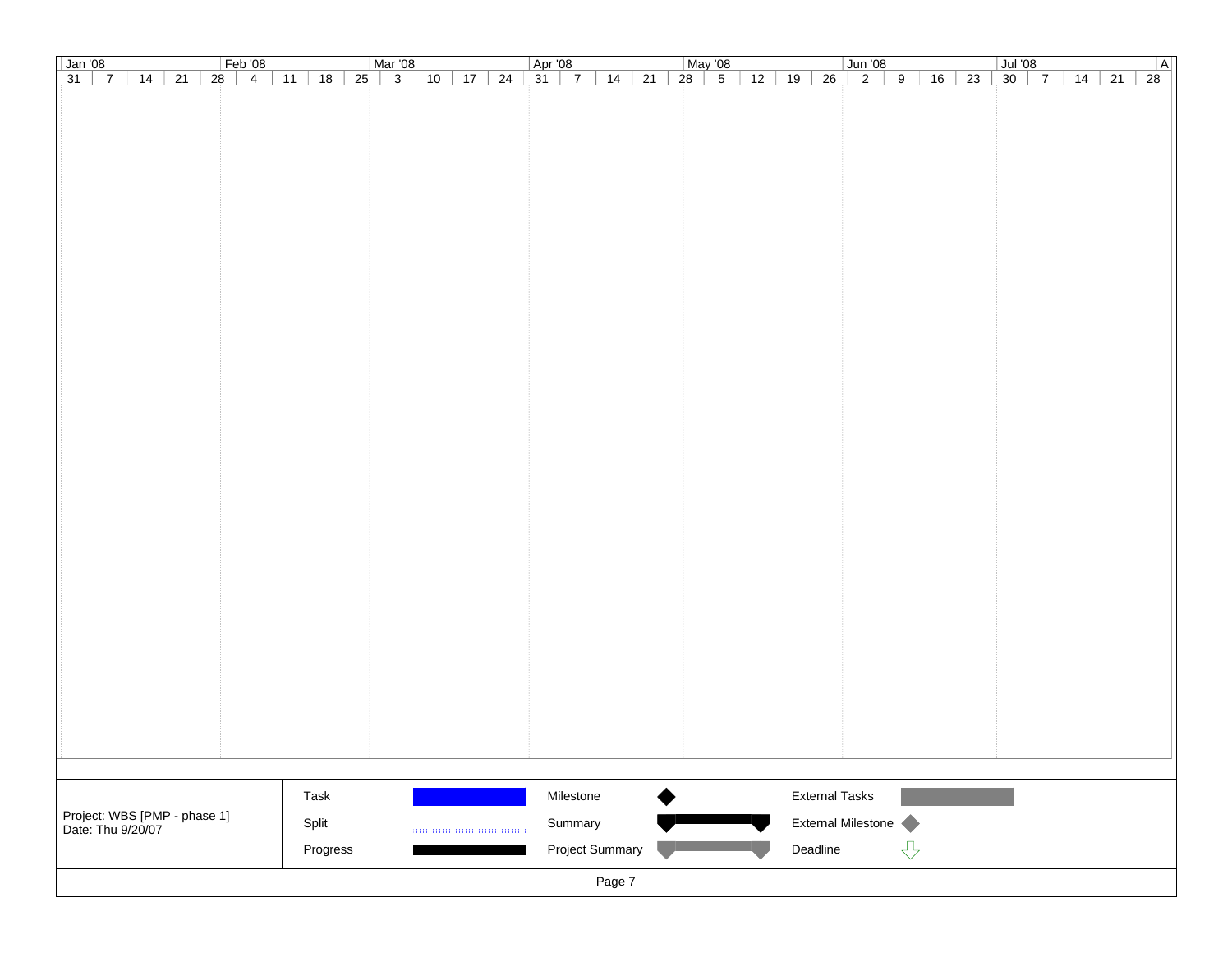| $\sqrt{\tan 0.08}$<br>Feb'08                                      | Mar '08  |                      | Apr '08                     | May '08                                         | Jun '08                                  | A <br>Jul '08                             |  |  |  |  |  |
|-------------------------------------------------------------------|----------|----------------------|-----------------------------|-------------------------------------------------|------------------------------------------|-------------------------------------------|--|--|--|--|--|
| 14   21   28   4   11   18   25   3   10   17   24<br>$31 \mid 7$ |          |                      | $31 \mid 7 \mid 14 \mid 21$ | $\overline{28}$<br>$\overline{5}$<br>$12$ 19 26 | $\overline{2}$   9<br>$\overline{16}$ 23 | $14$ 21<br>$\overline{28}$<br>$30 \mid 7$ |  |  |  |  |  |
|                                                                   |          |                      |                             |                                                 |                                          |                                           |  |  |  |  |  |
|                                                                   |          |                      |                             |                                                 |                                          |                                           |  |  |  |  |  |
|                                                                   |          |                      |                             |                                                 |                                          |                                           |  |  |  |  |  |
|                                                                   |          |                      |                             |                                                 |                                          |                                           |  |  |  |  |  |
|                                                                   |          |                      |                             |                                                 |                                          |                                           |  |  |  |  |  |
|                                                                   |          |                      |                             |                                                 |                                          |                                           |  |  |  |  |  |
|                                                                   |          |                      |                             |                                                 |                                          |                                           |  |  |  |  |  |
|                                                                   |          |                      |                             |                                                 |                                          |                                           |  |  |  |  |  |
|                                                                   |          |                      |                             |                                                 |                                          |                                           |  |  |  |  |  |
|                                                                   |          |                      |                             |                                                 |                                          |                                           |  |  |  |  |  |
|                                                                   |          |                      |                             |                                                 |                                          |                                           |  |  |  |  |  |
|                                                                   |          |                      |                             |                                                 |                                          |                                           |  |  |  |  |  |
|                                                                   |          |                      |                             |                                                 |                                          |                                           |  |  |  |  |  |
|                                                                   |          |                      |                             |                                                 |                                          |                                           |  |  |  |  |  |
|                                                                   |          |                      |                             |                                                 |                                          |                                           |  |  |  |  |  |
|                                                                   |          |                      |                             |                                                 |                                          |                                           |  |  |  |  |  |
|                                                                   |          |                      |                             |                                                 |                                          |                                           |  |  |  |  |  |
|                                                                   |          |                      |                             |                                                 |                                          |                                           |  |  |  |  |  |
|                                                                   |          |                      |                             |                                                 |                                          |                                           |  |  |  |  |  |
|                                                                   |          |                      |                             |                                                 |                                          |                                           |  |  |  |  |  |
|                                                                   |          |                      |                             |                                                 |                                          |                                           |  |  |  |  |  |
|                                                                   |          |                      |                             |                                                 |                                          |                                           |  |  |  |  |  |
|                                                                   |          |                      |                             |                                                 |                                          |                                           |  |  |  |  |  |
|                                                                   |          |                      |                             |                                                 |                                          |                                           |  |  |  |  |  |
|                                                                   |          |                      |                             |                                                 |                                          |                                           |  |  |  |  |  |
|                                                                   |          |                      |                             |                                                 |                                          |                                           |  |  |  |  |  |
|                                                                   |          |                      |                             |                                                 |                                          |                                           |  |  |  |  |  |
|                                                                   |          |                      |                             |                                                 |                                          |                                           |  |  |  |  |  |
|                                                                   |          |                      |                             |                                                 |                                          |                                           |  |  |  |  |  |
|                                                                   |          |                      |                             |                                                 |                                          |                                           |  |  |  |  |  |
|                                                                   |          |                      |                             |                                                 |                                          |                                           |  |  |  |  |  |
|                                                                   |          |                      |                             |                                                 |                                          |                                           |  |  |  |  |  |
|                                                                   |          |                      |                             |                                                 |                                          |                                           |  |  |  |  |  |
|                                                                   |          |                      |                             |                                                 |                                          |                                           |  |  |  |  |  |
|                                                                   |          |                      |                             |                                                 |                                          |                                           |  |  |  |  |  |
|                                                                   |          |                      |                             |                                                 |                                          |                                           |  |  |  |  |  |
|                                                                   |          |                      |                             |                                                 |                                          |                                           |  |  |  |  |  |
|                                                                   |          |                      |                             |                                                 |                                          |                                           |  |  |  |  |  |
|                                                                   |          |                      |                             |                                                 |                                          |                                           |  |  |  |  |  |
|                                                                   |          |                      |                             |                                                 |                                          |                                           |  |  |  |  |  |
|                                                                   |          |                      |                             |                                                 |                                          |                                           |  |  |  |  |  |
|                                                                   |          |                      |                             |                                                 |                                          |                                           |  |  |  |  |  |
|                                                                   |          |                      |                             |                                                 |                                          |                                           |  |  |  |  |  |
|                                                                   | Task     |                      | Milestone                   | <b>External Tasks</b>                           |                                          |                                           |  |  |  |  |  |
|                                                                   |          |                      |                             |                                                 |                                          |                                           |  |  |  |  |  |
| Project: WBS [PMP - phase 1]<br>Date: Thu 9/20/07                 | Split    | 10000000000000000000 | Summary                     |                                                 | <b>External Milestone</b>                |                                           |  |  |  |  |  |
|                                                                   | Progress |                      | Project Summary             | Deadline                                        | $\overline{\mathcal{L}}$                 |                                           |  |  |  |  |  |
|                                                                   |          |                      |                             |                                                 |                                          |                                           |  |  |  |  |  |
| Page 8                                                            |          |                      |                             |                                                 |                                          |                                           |  |  |  |  |  |